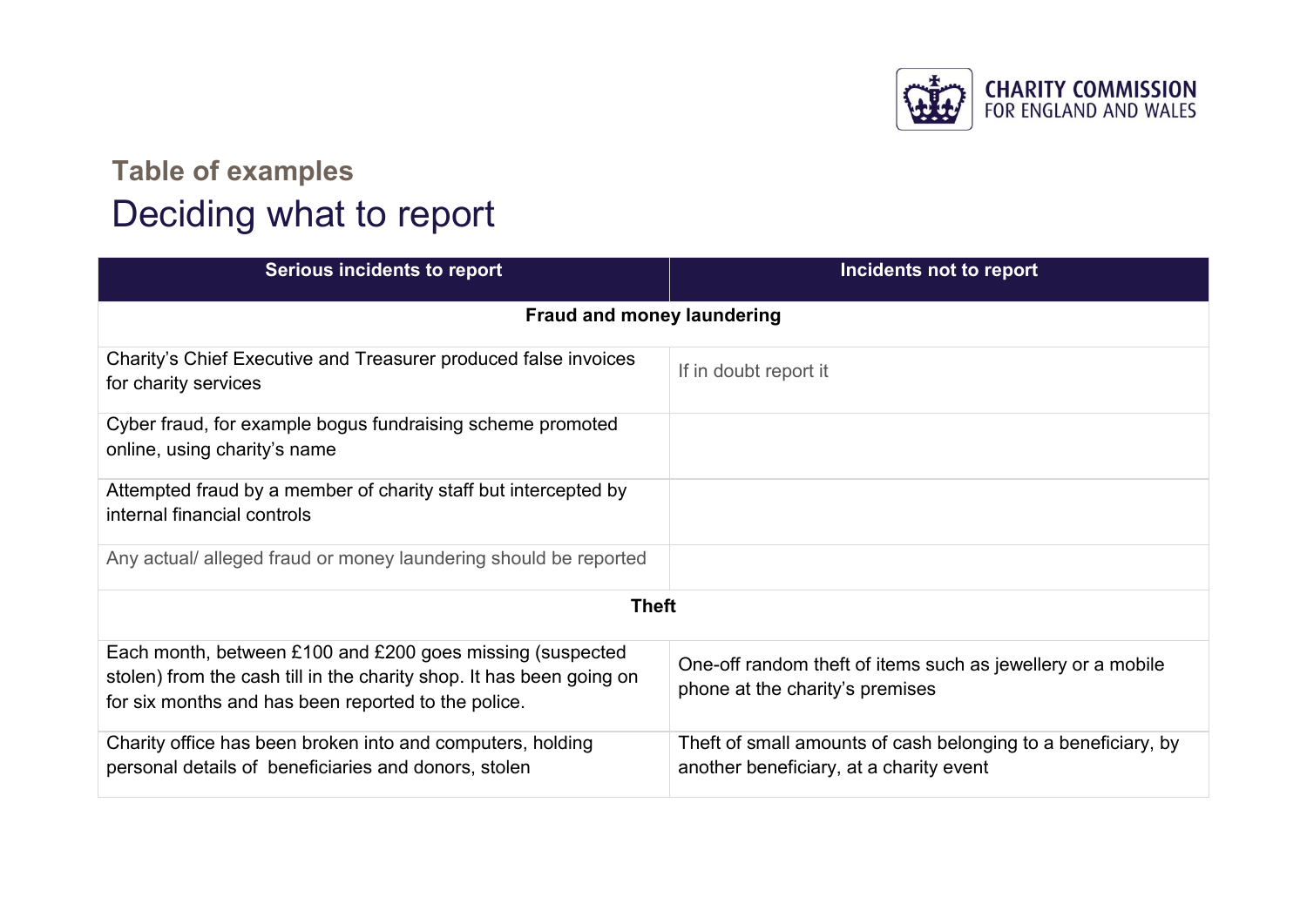| Remember, there is no minimum loss figure that should be<br>reported.<br>You need to decide whether incidents are serious enough to report<br>- in the context of your charity and its income, taking account of the<br>actual harm and potential risks posed | Theft of a collection tin thought to contain small amount of cash                                                       |  |  |
|---------------------------------------------------------------------------------------------------------------------------------------------------------------------------------------------------------------------------------------------------------------|-------------------------------------------------------------------------------------------------------------------------|--|--|
| Unverified or suspicious donations                                                                                                                                                                                                                            |                                                                                                                         |  |  |
| A significant amount is donated to the charity from an unknown or<br>unverifiable source                                                                                                                                                                      | Large legacy left in a will, received via solicitor dealing with<br>probate, on condition donor remains anonymous       |  |  |
|                                                                                                                                                                                                                                                               | Low value donations from unknown sources - refer to our<br>guidance on due diligence and monitoring end use of funds    |  |  |
| <b>Significant financial loss</b>                                                                                                                                                                                                                             |                                                                                                                         |  |  |
| Significant loss of charity funds in a poor investment scheme,<br>commissioned by trustees, without professional advice                                                                                                                                       | Loss of charity funds where the value lost represents less than<br>20% or £25,000 of charity assets                     |  |  |
| Sudden loss of major donor contracts, representing 50% or more<br>of charity's funding stream; charity has no reserves, meaning staff<br>will be laid off and services stopped                                                                                | Charity property overseas is damaged due to bad weather<br>conditions, for example office roof blown off during a storm |  |  |
| Substantial loss of charity funds due to legal costs incurred in a<br>court case; excludes those charities routinely undertaking<br>budgeted litigation on behalf of beneficiaries                                                                            |                                                                                                                         |  |  |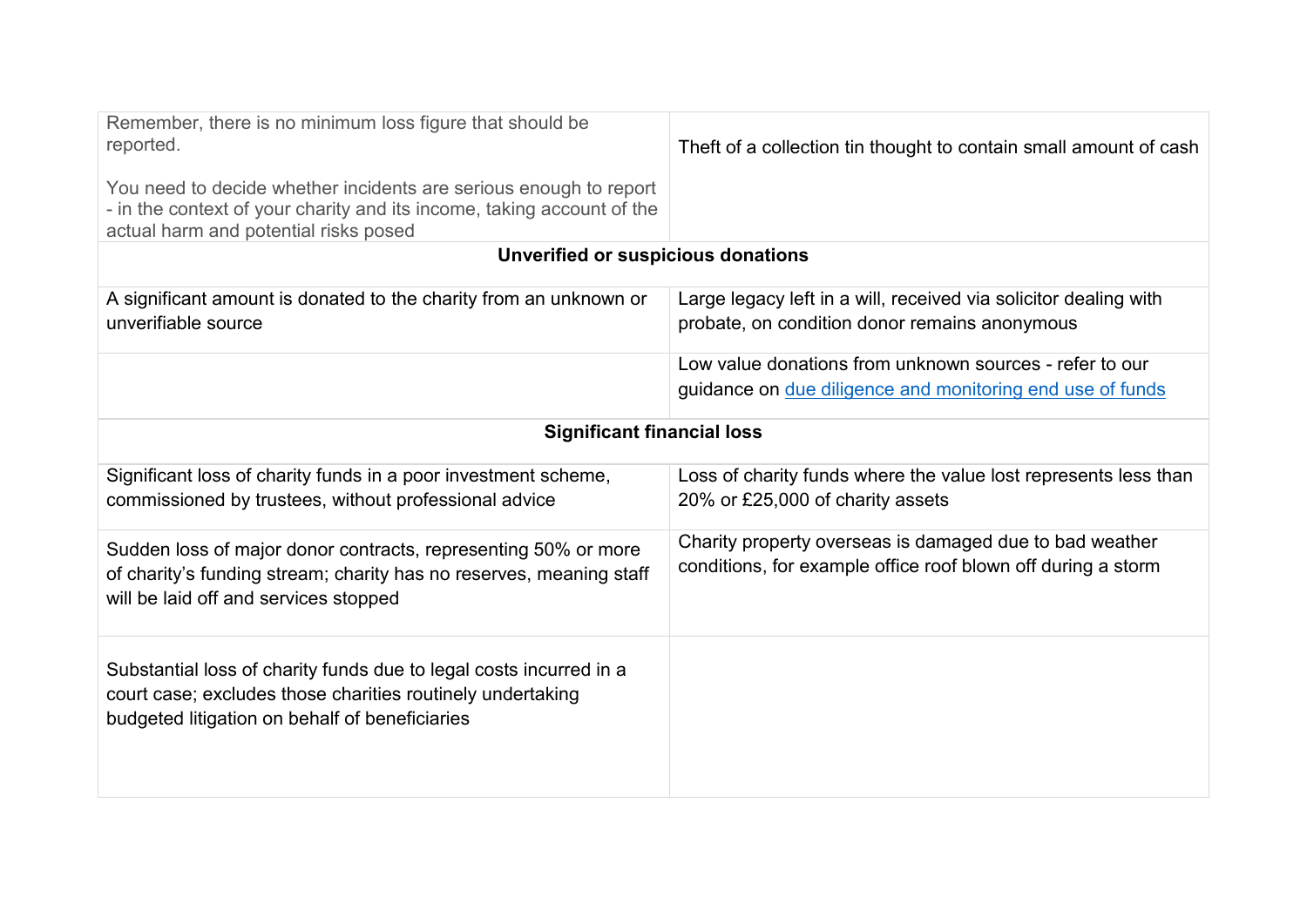| Links to terrorism or extremism                                                                                                                                        |                                                                                    |  |
|------------------------------------------------------------------------------------------------------------------------------------------------------------------------|------------------------------------------------------------------------------------|--|
| Charity discovers that an overseas partner has passed money to a<br>member of charity's personnel who is a designated individual,<br>subject to financial restrictions | If in doubt report it                                                              |  |
| A member of charity staff or volunteer has been arrested for<br>terrorism related offences                                                                             |                                                                                    |  |
| Charity's warehouse in a war zone has been raided and vehicles/<br>stock taken at gunpoint                                                                             |                                                                                    |  |
| Charity personnel have been detained or kidnapped by a terrorist<br>group overseas                                                                                     |                                                                                    |  |
| A visiting speaker has used a charity event to promote extremist<br>messages, via live speech or social media                                                          |                                                                                    |  |
| Safeguarding - beneficiaries at risk                                                                                                                                   |                                                                                    |  |
| A beneficiary within the charity's care has/alleges to have suffered<br>serious harm                                                                                   | Unusual/aggressive behaviour by a beneficiary towards a<br>member of staff         |  |
| Allegation that a staff member has physically assaulted a<br>beneficiary                                                                                               | Police called to charity premises because a beneficiary is<br>drunk and disorderly |  |
| A volunteer, following an incident of abuse or neglect of a<br>beneficiary, has resigned during an investigation of the incident                                       |                                                                                    |  |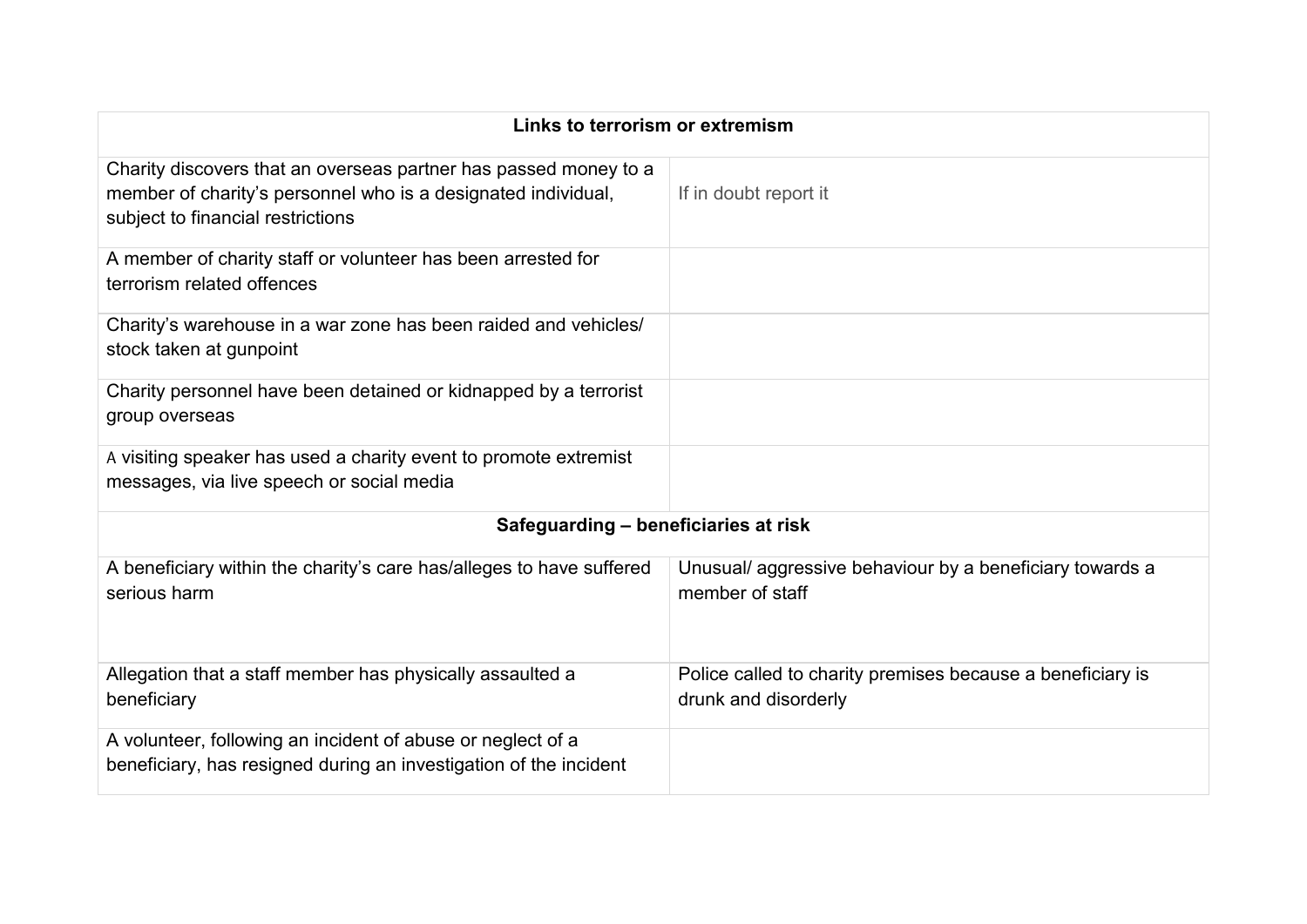| A beneficiary of the charity has died or been seriously harmed; a<br>significant contributory factor is a policy or procedural failure by the<br>charity, and/or the way it has worked with other agencies |                                                                                                                                |  |
|------------------------------------------------------------------------------------------------------------------------------------------------------------------------------------------------------------|--------------------------------------------------------------------------------------------------------------------------------|--|
| Charity failed to carry out DBS checks which would have identified<br>that a member of staff or trustee was disqualified in law (under<br>safeguarding legislation) from working with children or adults   |                                                                                                                                |  |
| Repeated medication errors with beneficiaries in a care home                                                                                                                                               | Beneficiary in a care home received the wrong medication as a<br>'one-off' error                                               |  |
| Charity discovers that an employee or volunteer, in contact with<br>children or vulnerable adults, is on the sex offenders list                                                                            | Logged RIDDOR/accident book reports                                                                                            |  |
|                                                                                                                                                                                                            | Minor accidental injury to a charity service user, for example<br>slipping on a wet floor                                      |  |
| <b>Other incidents</b>                                                                                                                                                                                     |                                                                                                                                |  |
| Disqualified person acting as a trustee                                                                                                                                                                    |                                                                                                                                |  |
| Any person acting as a trustee while disqualified – refer to our<br>guidance                                                                                                                               | A trustee voluntarily steps down from trusteeship when<br>disqualified for having an IVA (Individual Voluntary<br>Arrangement) |  |
| Charity subject to investigation by a regulatory body                                                                                                                                                      |                                                                                                                                |  |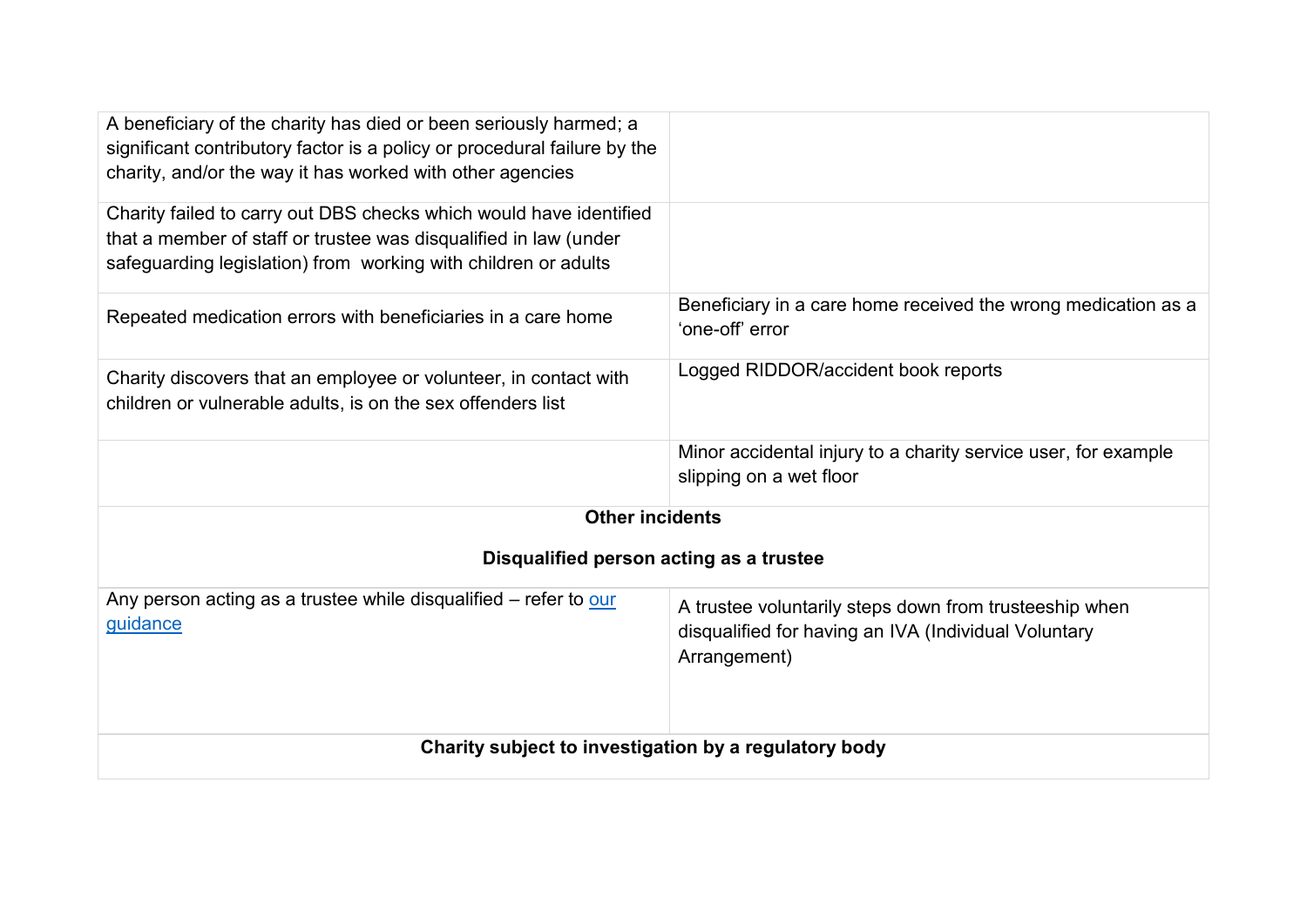| Charity is subject to official investigation by another regulator, for<br>example Fundraising Regulator, Police, Ofcom, Information<br><b>Commissioner or Care Quality Commission</b> | Routine investigations by a sector regulator, for example<br>Ofsted or CQC, do not need to be reported to the Commission |  |
|---------------------------------------------------------------------------------------------------------------------------------------------------------------------------------------|--------------------------------------------------------------------------------------------------------------------------|--|
| Poor governance                                                                                                                                                                       |                                                                                                                          |  |
| Mass resignation of trustees, leaving the charity unable to function                                                                                                                  | One or two trustees stepping down at year-end, due to other<br>commitments                                               |  |
| Evidence that trustees have routinely signed blank cheques                                                                                                                            |                                                                                                                          |  |
| <b>Fundraising issues</b>                                                                                                                                                             |                                                                                                                          |  |
| Suspicions of unauthorised public collections in the name of the<br>charity                                                                                                           | A missing collection tin thought to contain a small sum of<br>money                                                      |  |
| Charity hasn't complied with law on requirements for solicitation<br>statements or professional fundraising agreements                                                                | Failure of a sponsor, for example of a local fun run, to submit<br>small amounts of money raised for the charity         |  |
| Significant funds, due under a fundraising arrangement, have not<br>been paid by the professional fundraiser or commercial partner to<br>the charity                                  |                                                                                                                          |  |
| Incident has taken place involving a fundraising agency which will<br>incur serious damage to the charity's reputation                                                                |                                                                                                                          |  |
| Data breaches or loss                                                                                                                                                                 |                                                                                                                          |  |